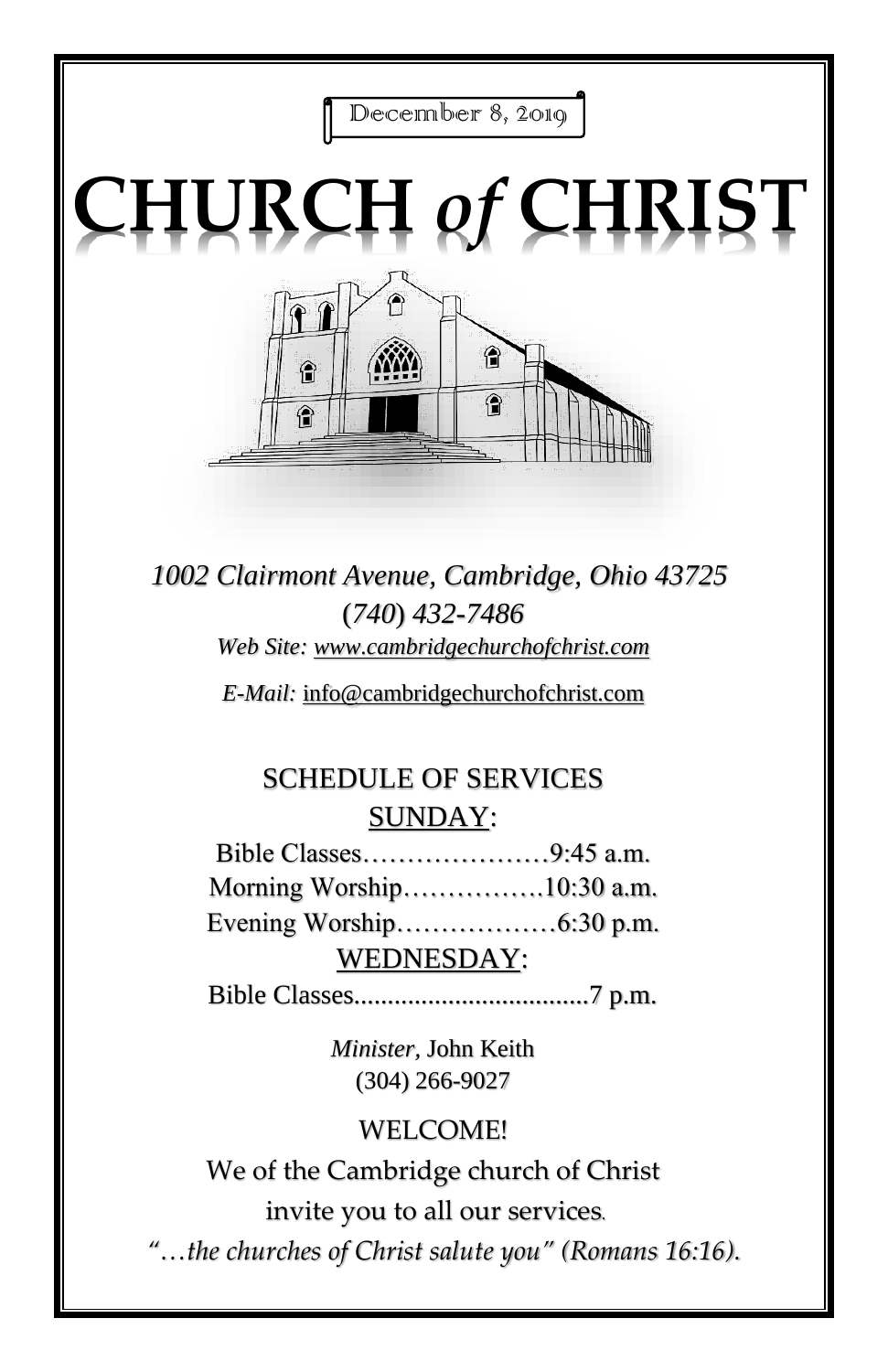#### **"WE'VE BEEN ROBBED!"**

Isaiah 42:21-22

#### **INTRODUCTION**:

- 1. Satan, the master thief, is robbing many homes of things which they might not suspect and it is a real tragedy.
- 2. We need to search our homes now to see if we are being robbed.

#### **I. IS MY HOME ROBBED OF THE BIBLE?**

- A. "Oh, But I have a Bible" (Jas. 1:22-25).
- B. No doubt we have other kinds of reading material in our homes.
- C. Houses robbed of the Bible will be where the inhabitants stumble and fall.
	- 1. There will be ignorance instead of understanding (Psa. 119:130).
	- 2. There will be uncertainty instead of certainty (2 Tim. 1:12).
	- 3. There will be doubt instead of faith (1 Cor. 5:7).
	- 4. There will be confusion instead of peace (2 Cor. 13:11).
	- 5. There will be weakness instead of strength (2 Cor. 12:9).
	- 6. There will be trust in man instead of reliance upon God (2 Cor. 1:9).

#### **II. HAS YOUR HOME BEEN ROBBED OF FAMILY WORSHIP TIME?**

- A. Families seldom even sit down together to eat, much less spend time in prayer and devotion.
- B. Why, they don't even have time or interest to thank God at mealtime for the continual providence of God. God is the giver of good gifts (cf. Jas. 1:17).
- C. Homes are robbed of communication with God.

#### **III. HAS YOUR HOME BEEN ROBBED OF THE LORD'S DAY?**

- A. Christ arose (Mt. 28:5-6).
- B. Christ met w/ His disciples after the resurrection (Jn. 20:19).
- C. Church established; Christian age inaugurated (Acts 2).
- D. Early disciple gathered to break bread (Acts 20:7)
- E. In a robbed house, the Lord's Day is viewed as nothing special.

#### **IV. HOUSES ARE ROBBED OF DISCIPLINE BY PARENTS** (**Eph. 6:1f**).

#### **V. HOW DO WE PREVENT OUR HOMES FROM BEING ROBBED?**

- A. We need a good security system
- B. That is why God has given us rules and commandments.

#### **CONCLUSION**:

- 1. The home robbed by Satan is one in which values are utterly confused and/or lacking.
	- A. An abundance of material things; but poor in spiritual things
	- B. "Fun" will be a cheap substitute for "joy".
	- C. Gratification replaces self-denial
	- D. Praise of men is chosen over the praise of God (cf. Jn. 12:43).
- 2. Occupants of the robbed house will "major in minors".
	- A. Christ wants to be included in your house (Rev. 3:20).
	- B. He will give you real peace, real purpose, and real direction (Jn. 10:10).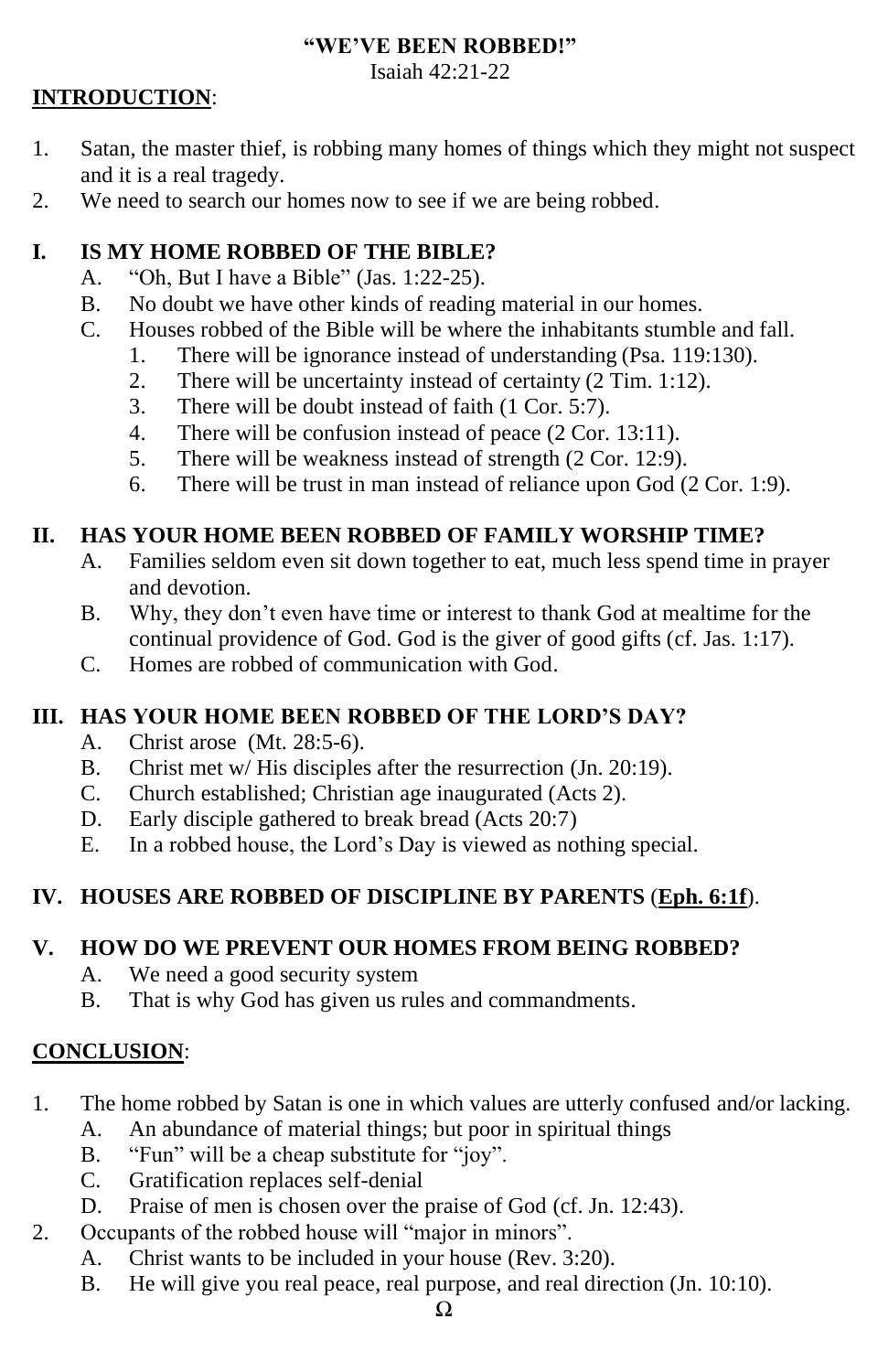I borrowed the title for this article from a chapter in brother Dan Kessinger's book, *A Cloak of Malice*, to introduce a subject that we all know something about but might not know what it is called.

*Hermeneutics* is the "science of interpreting an author's language"<sup>1</sup>. Therefore, biblical hermeneutics is the science of interpreting the Holy Scriptures. Whenever we read something it is natural that we interpret it with consideration to the type of literature it is. For instance, we typically do not read a dictionary in the same way we would read a novel. Nor would we read a recipe in the same way we would read a letter from someone. We apply the hermeneutic it calls for.

We do a similar thing with spoken communication. Body language and variances in voice tone and volume enter in to how we interpret the messages received from the speaker. Unfortunately, we can hear neither the divine nor the human authors of the Bible, so we must rely on recognized interpretive methods (hermeneutics) to understand it.

 There are some things in the Bible that are quite easily understood. In Genesis, "God said to Noah . . . Make thee an ark of gopher wood" (6:13-14). Do you think Noah had any trouble understanding what God wanted? Do you think that Noah spent hours or days trying to find God's hidden meaning in that command? Did God really mean for Noah to build an ark, or was that some kind of euphemism for God's real intention? Any serious student of the Bible will answer, "No" to these questions.

 Since, however, the Bible contains commands for you and me, how do we know which commands we are to obey, and which ones are not intended for us? Well, in our study of Scripture we must apply a proper biblical hermeneutic. How do we know that we are not supposed to be building an ark? The answer is in Genesis 6:13.

 When we hold to a *biblical hermeneutic,* we understand that God is the author of the Bible and that He intended for His word to be read, understood, believed, and obeyed. Therefore, the things that the human writers wrote—without error under the guidance of the Holy Spirit, were exactly what God intended to say to His creation. The writer's intentions were not to misdirect or confuse the readers<sup>2</sup>.

 While the Bible, for the most part, is easily understandable (with a little work and a few tools available to us), there are "some things hard to be understood, which they that are unlearned and unstable wrest, as they do also the other scriptures, unto their own destruction" (2 Pet. 3:16). More on this very important topic later, God willing.—JK.

<sup>1</sup> Terry, Milton S. *Biblical Hermeneutics*. Grand Rapids: Zondervan, N.d.

<sup>2</sup> This paragraph adapted from; Stevens, Steve. *Hold Fast to the Biblical Hermeneutic*: Ohio Valley Lectureship, 2006.